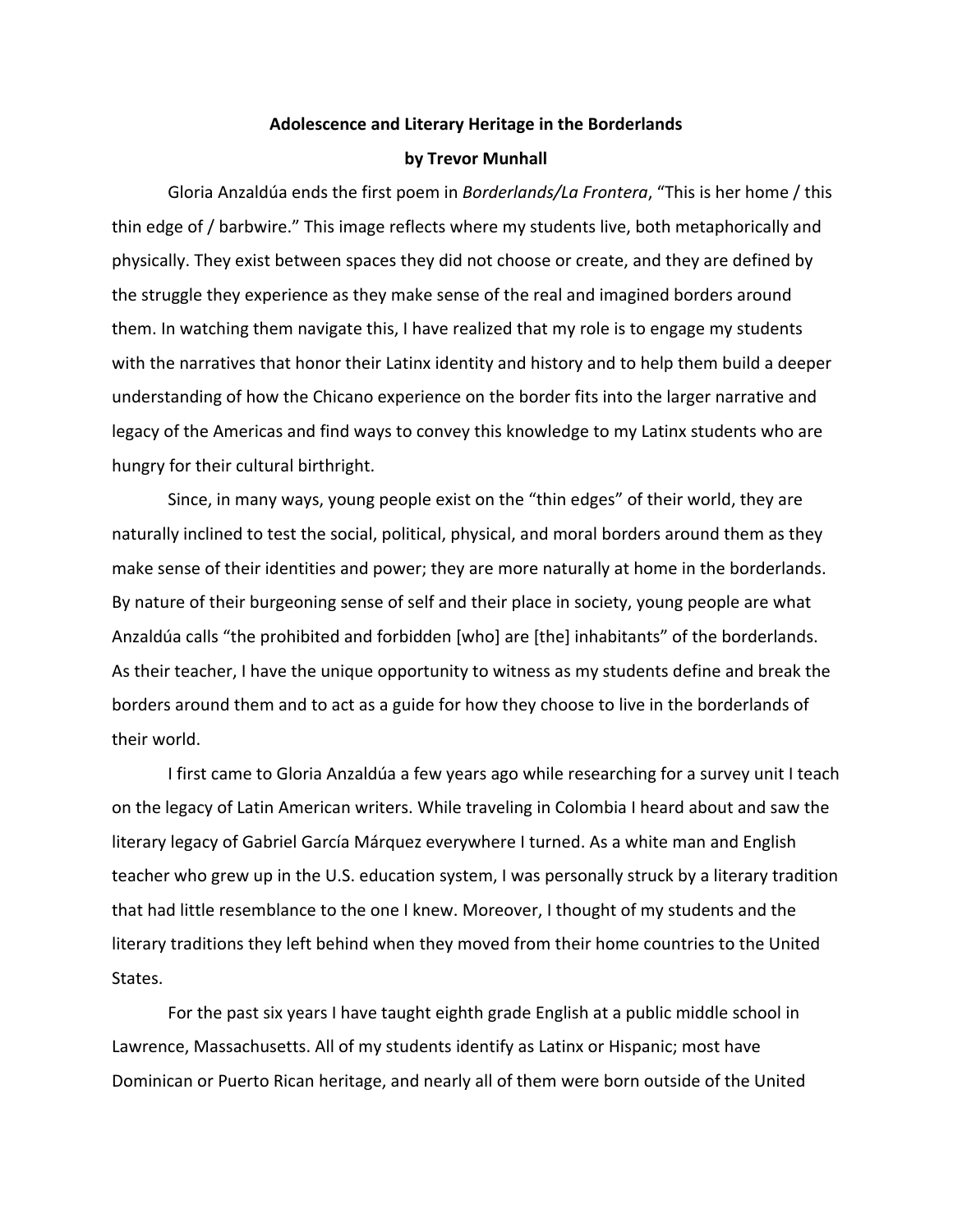States. Although the prevailing ideas about English curriculum in the U.S. education system is still largely rooted in antiquated assimilationist-era or neo-colonial ideas about "the canon," my time in Colombia helped me recognize that I have an ethical responsibility as a teacher of bilingual Latinx students to share with them their literary and artistic birthright.

While I had always included many writers and protagonists of color in my curriculum, I realized that representation is not enough. My students from Dominican Republic, Puerto Rico, Colombia, Ecuador, Guatemala, and El Salvador had rarely been exposed to the rich literary legacy of their homelands or of their people. Furthermore, as first generation students in the U.S. school system, they have little chance of encountering this heritage. Alvarez, Neruda, Martí, Medina, Cortázar, Piñera, Thomas, Asturias, Esquivel, Ortiz Cofer, Anzaldúa, and García Márquez simply are not taught, and most bafflingly, might be considered *too advanced* for language learners and students reading below grade level; nearly all of my students fit into one or both of these categories. And yet, when I went to work assembling this curriculum – this head-first dive into my students' own ancestral literary history – the texts brought my students to life. Suddenly they saw in these narratives their own struggles and passions held up like a mirror in front of them. They were devouring texts written three or four grades above their reading levels.

While I acted as their literary guide through the richness of the language and technique of the writers, my students were my cultural interpreters, describing how Victor Hernández Cruz perfectly captures the cognitive dissonance of bilingualism in his chaotic poem, Lunequisticos, or how they viscerally feel the historical and contemporary "paradox of brownness" Richard Rodriguez describes in *Brown: The Last Discovery of America*. They hotly debate Rodolfo Gonzáles' *I Am Joaquín* amongst each other: how can he be Joaquín and Cuauhtémoc and Cortes? And they extend this question to themselves: how can I be Spanish and Taíno and African, the conqueror and the conquered? How can I exist in this borderland between my identities?

Although, notably, few of the students in my school have known Mexican or Chicano ancestry, the symbol of the border has become a central image for my students as they make sense of all Latin American writing. They also viscerally feel as if they are caught up in the